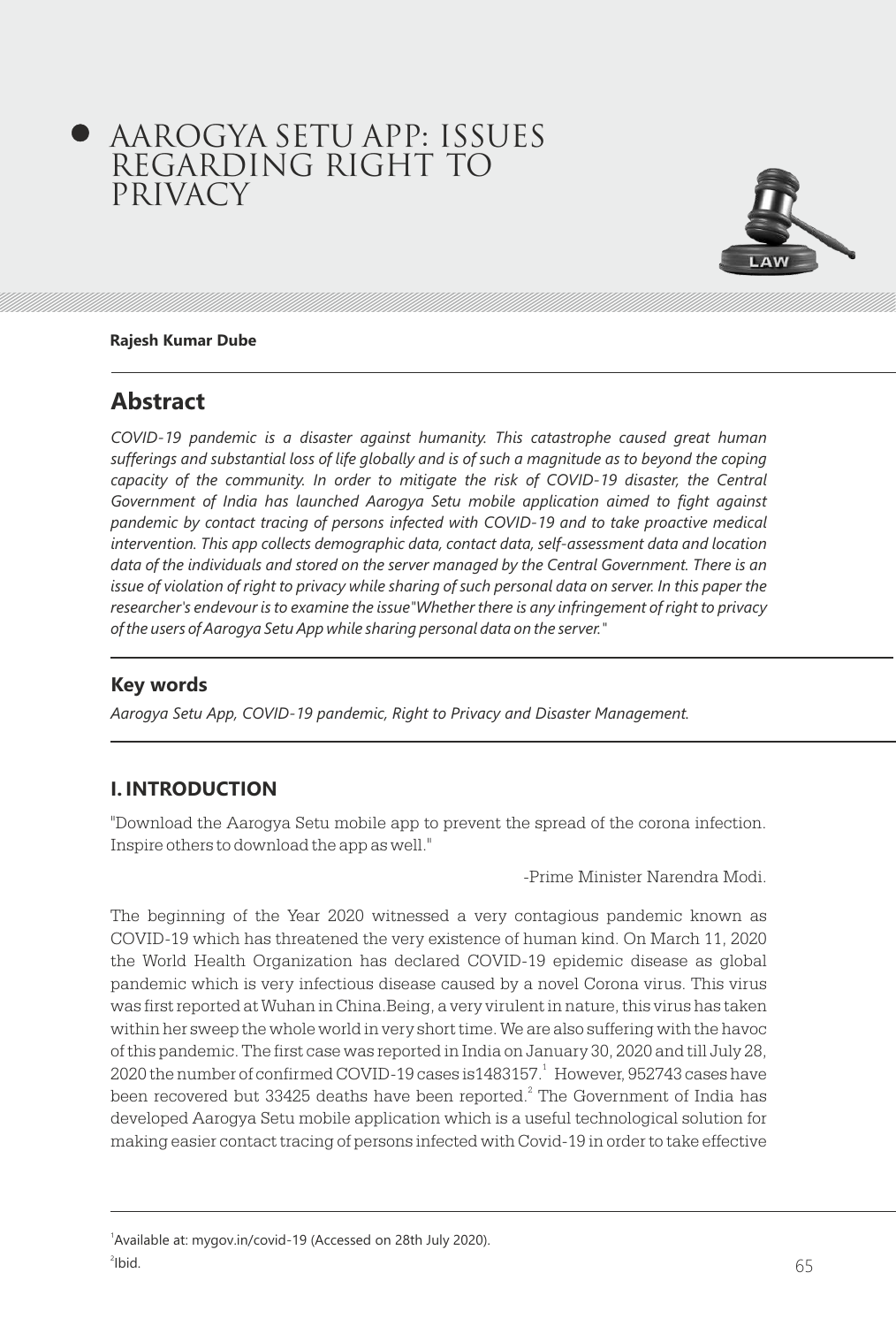measuresand to mitigate its further spread. $3$  This Bluetooth enabled mobile applicationwas launched on 2nd day of April 2020 for containing COVID-19 infection and also for the purposes of depicting probable hotspots.<sup>4</sup> By 28th day of July 2020, there have been 14.68 Crore Indians, who are using Aarogya setu App.<sup>5</sup> This mobile application records the details of the individuals who have come in contact with any other individual in their usual course of activities, so that if one of them, at later point of time, test positive for COVID-19, the individual can be informed which would enable him to take proactive steps for medical intervention.<sup>6</sup> The details of the individuals include demographic data, $^7\;$  contact data, $^8\;$  self-assessment data $^9\;$  and location data $^{10}\;$ which are collectively called as "Response Data". The National Informatics Centre has been assigned with the task for collection, processing and managing response data collected from the Aarogya Setu App.<sup>11</sup> This mobile application has certain key features like automatic contact tracing, $12$  self-assessment test, $13$  and to furnish information if someone has turned COVID-19 positive.<sup>14</sup>

3 Available at https://static.mygov.in/rest/s3fs-public/mygov\_159051652451307401.pdf (Accessed on 15 July 2020).

4 Ibid. Aarogya setu is now an open source;

5 Aarogya Setu Mobile App FAQs (Accessed on July 18, 2020).

6 Ibid.

7 The demographic data includes name, mobile number, age, gender, profession and travel history of the individual; Available atSupra note 3.

<sup>8</sup>It implies data relating to any other individual that a particular individual may have come in close juxtaposition with any other individual which include time span and geographical location of the contact; Ibid.

9 It implies the feedback data given by the individual by self-assessment test on Aarogya Setu App; Ibid.

 $10$ It implies data relating to the particular individual's latitudinal and longitudinal geographical positioning; Ibid.

<sup>11</sup>Supra note 3.

 $12A$ arogya Setu App by using Bluetooth of the user detects other devices having the same App, securely exchanges a digital signature of any other users including time, proximity, location and duration and in case, any of the people that the user came in contact within last 14 days tests positive for COVID-19, this App calculates the risk of infection based on recency and proximity of the user's interaction and recommends suitable action on the screen of the user. Available at: Aarogya Setu Mobile App FAQs (Accessed on July 18, 2020).

<sup>13</sup>The self- assessment test is based on ICMR guidelines, evaluates the likelihood of COVID-19 infection based on self-reported symptoms and other relevant information like recent travel, age and gender of the users of the Aarogya Setu App. If, based on self-reported information of the users, there is probability that the user may be infected; the App will seek the consent of the users for uploading and sharing the results of the self- assessment of the users, so as to enable the Government of India for taking appropriate medical and administrative measures. Ibid.

<sup>14</sup> Aarogya Setu App does not allow any users to mark themselves as COVID-19 positive. When someone is tested COVID-19 positive, the ICMR approved testing laboratory shares this information with Indian Council of Medical Research (ICMR) - the nodal government agency for COVID-19 testing. Then, ICMR, through a secure Application Program Interface (API), shares the list of COVID-19 positive persons to the Aarogya Setu server and the users of the App will be updated with the current status and it will be helpful in contact tracing as well. Ibid.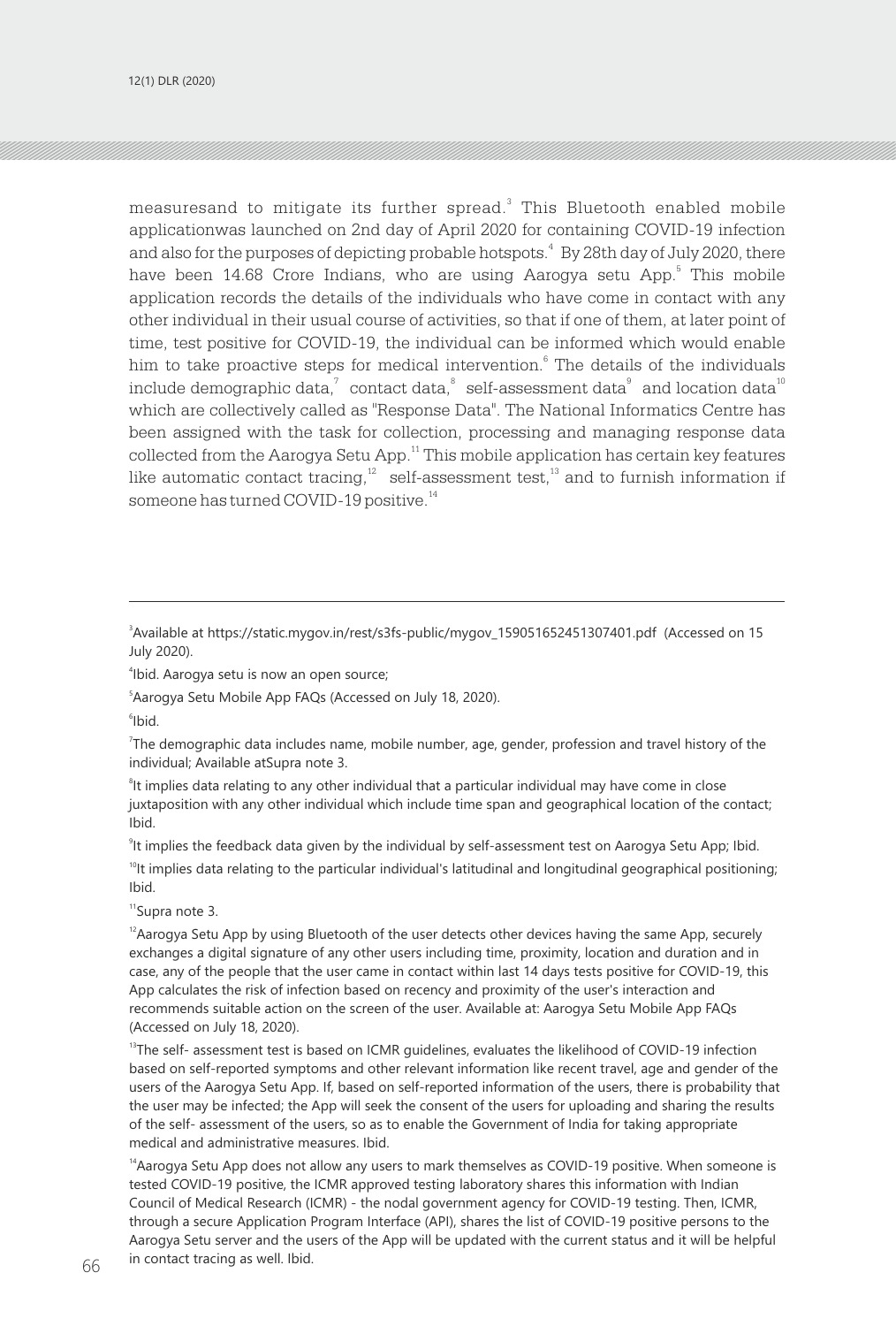

There is an issue regarding right to privacy of the users of the Aarogya Setu mobile application:

"Whether while sharing with the "Response Data" consisting of demographic data,<sup>15</sup> contact data,<sup>16</sup> self-assessment data<sup>17</sup> and location data<sup>18</sup> of the user to the server of the Central Government, there would be any violation of the right to privacy which has been established as a fundamental right?"

Before getting into this issue, we shall discuss the genesis and other related aspects of the right to privacy as a fundamental right, in order to resolve the issue appropriately.

#### **II. GENESIS OF RIGHT TO PRIVACY AS A FUNDAMENTAL RIGHT**

The Unique Identification Authority of India ( here in after referred as UIDAI), a statutory authority was established on 12 July, 2016, under the provisions of the Aadhaar (Targeted Delivery of Financial and Other Subsidies, Benefits and Services) Act, 2016, hereinafter referred as Aadhaar Act, and now it is under the Ministry of Electronics and Information Technology.<sup>19</sup> The main objective of the UIDAI, is to issue Unique Identification numbers (UID), popularly known as Aadhaar Number, by collecting and compiling both demographic and biometric data of all residents of India. So far, more than 124 Crore people of the population got their Aadhaar Numbers.<sup>20</sup> The main objective of the aforesaid Aadhaar Card Scheme is to provide good governance; efficient, transparent and targeted delivery of subsidies, benefits and services to individuals residing in India. $^{21}$ 

One of the grounds of the objection against the Aadhaar Card Scheme was that the very collection of demographic and biometric data for such scheme was violative of the fundamental "Right to Privacy". The Attorney General of India contended that the existence of a fundamental right of privacy was in doubt as it was held in *M. P. Sharma v*  Satish Chandra, District Magistrate, Delhi,<sup>22</sup> hereinafter referred as M. P. Sharma, decided by a Bench of eight judges and another, in *Kharak Singh v State of Uttar Pradesh*,<sup>23</sup> hereinafter referred as Kharak Singh, decided by a Bench of six judges. The main issue was whether Right to Privacy was fundamental right or not? The matter was heard by a Bench of three judges of the Supreme Court and they opined that the case involved the "far reaching questions of importance involving interpretation of the Constitution. $"^{24}$  They observed that if the ratio settled in the M. P. Sharma and Kharak Singh isaccepted then the robustness and liveliness of the fundamental rights would be

 $^{24}$ Justice K S Puttaswamy (Retd.) and Anr. v. Union of India and Ors. SC Writ Petition (Civil) No. 494 of 2012; Date of Judgement: Aug. 24, 2017(para-1; as per R.F. Nariman, J).

<sup>&</sup>lt;sup>15</sup>Supra note 7.

<sup>&</sup>lt;sup>16</sup>Supra note 8.

<sup>&</sup>lt;sup>17</sup>Supra note 9.

<sup>&</sup>lt;sup>18</sup>Supra note 10.

<sup>19</sup>About UIDAI, https://uidai.gov.in/ (Accessed on 19 July, 2020).

 $20$ Ibid.

<sup>&</sup>lt;sup>21</sup>Aadhaar (Targeted Delivery of Financial and other Subsidies, Benefits and Services) Act, 2016: Preamble.  $22$ (1954) SCR 1077.

<sup>&</sup>lt;sup>23</sup>(1964) 1 SCR 332.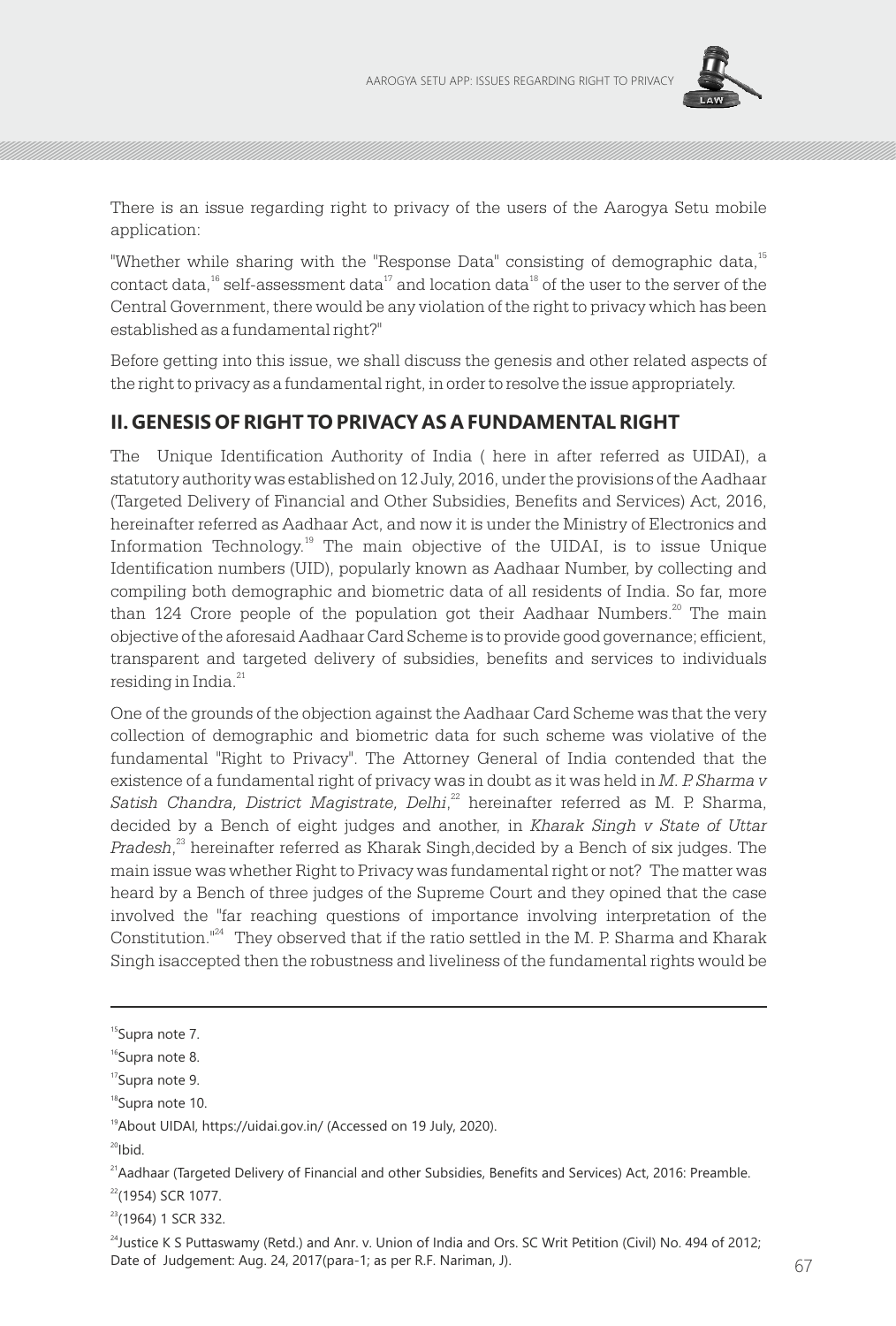denied.<sup>25</sup> The matter was referred to a Bench of five judges of the Supreme Court and the same was heard by them on July 18, 2017, and was thereafter, referred to nine judges in view of the fact that the judgement in M.P. Sharma which was decided by a Bench of eight learned Judges of the Supreme Court. The Bench of nine Judges had sole issue as follows:

"Whether Right to Privacy was Fundamental Right or not?" The important pertinent question which is inherent in this issue, if the right to privacy is fundamental right, then what is the extent and ambit of this right? Whether the aforesaid right is absolute or limited? If it is not absolute but limited, what are those limitations? These are very important questions which are to be resolved, as to the validity of the Aadhar Card Scheme lies on those issues."<sup>26</sup>

The Bench of nine judges considered the issue whether right to privacy is a fundamental right? They held that the right to privacy is an essential and integral part of right to life and personal liberty under Articles 21 and 14  $\&$  19.<sup>27</sup> The Court also overruled the M P Sharma and Kharak Singh's ruling.<sup>28</sup>

On behalf of himself and three more Judges, D. Y. Chandracuhd, J. observed that the right to privacy is the constitutional core of human dignity and has both normative and descriptive function.<sup>29</sup> Normative function substantiates those values which are the basis of the right to life, liberty and freedom whereas descriptive function incorporates various entitlements and interest which are the roots of ordered liberty. $\mathrm{^{30}}$  The right to privacy cannot be enumerated but certain rights like sanctity of family life, personal intimacies, marriage, procreation of children, sexual orientation etc. are the important one but not exhaustive.<sup>31</sup> The right to privacy has very wider dimension touching all the aspect of human life which are concerned with human dignity and emanates from personal liberty under Article 21. It cannot be cribbed cabined and confined within four walls of the fundamental right jurisprudence.

As per S. A. Bodbe, J. the right to privacy is interwoven within the texture of the human liberty in such a manner that the same cannot be separated and has been reflected under various provisions of the part III specifically and residue lies under article  $21.^{\text{22}}$  As per Sanjay Kishan Kaul, J. the right to privacy is an inherent fundamental right but subject to specified restrictions under the part-III.<sup>33</sup> As per Abhay Manohar Sapre J. the right to privacy has many facets and the same would be considered on case to case basis whenever any grievance will be raised regarding alleged infringement of the right. $34$ 

 $25$ Ibid.

<sup>26</sup>Ibid.

<sup>27</sup>Supra note 24; (page no. 3 of the Order).

 $28$ Ibid.

 $^{29}$ Supra note 24; Conclusion-para 3 (E); (as per D. Y. Chandrachud, J. and others).

 $30$ Ibid.

 $31$ Ibid.at para  $3(F)$  and  $3(G)$ .

<sup>34</sup>Supra note 24; para 36; (as per Abhay Manohar Sapre J).

 $32$ Supra note 24; para 47 b; (as per S. A. Bodbe J).

<sup>&</sup>lt;sup>33</sup>Supra note 24; para 83; (as per Sanjay Kishen Kaul J).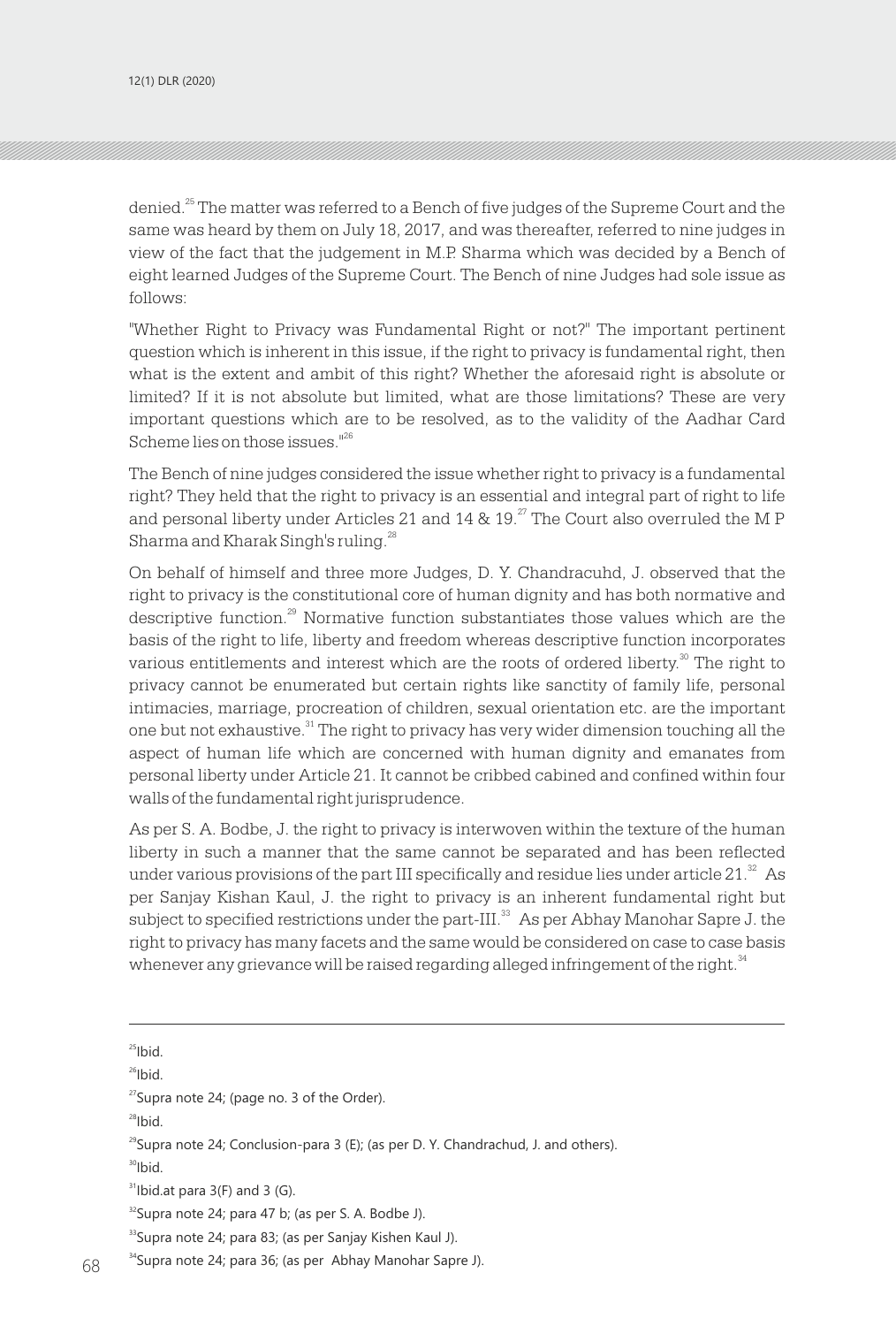

Therefore, it may be observed by the judicial opinion expressed by the Hon'ble Judges of the Supreme Court that the right to privacy is an integral part of the Right to Life and personal liberty under Article 21 and as a part of the freedom guaranteed under Part III of the Constitution.

## **III. RIGHT TO PRIVACY IS NOT ABSOLUTE RIGHT**

The fundamental right to life or personal liberty under Article 21 is itself not an absolute right but is subject to procedure established by law. The procedure must be just fair and reasonable and not arbitrary, fanciful or oppressive. $^{35}$  In other words a person may be deprived of his/her personal liberty if the procedure established by law applicable for such deprivation is just fair and reasonable. The right to privacy is one of the species of the genus personal liberty. As the personal liberty is not absolute right the right to privacy cannot be absolute. The right to privacy may be encroached by a law and the same must qualify the test of the restriction specified under part-III. $^{36}$  The Supreme Court endorsed the established rule that invasion of right to privacy under Article 21 may only be justified by a valid law which fulfills the criterion of justness, fairness and reasonableness. $\frac{37}{7}$  On behalf of himself and three more Judges, D. Y. Chandracuhd, J. observed that right to privacy is like other fundamental freedoms under part III is not absolute right.<sup>38</sup> S. A. Bobde, J. observed in total consistency with R. C. Cooper v. Union *of India* that it is very established that right to privacy permeates with all kind of freedom under part III besides right to life and personal liberty under Article 21 and therefore, any interference with the right to privacy by the state must satisfy the test of reasonableness of restrictions under part III as well as that under Article 21.<sup>39</sup> Chelmeswar, J. observed that none of the legal right may be absolute and therefore, fundamental right to privacy cannot be absolute and is subject to certain limitation depending upon the nature the right. $40$  Abhay Manohar Sapre, J. observed that right to privacy is very much part of the fundamental rights under part III and obviously will be subject to reasonable restrictions and state is lawfully authorized to impose such restrictions if in the opinion of State, there would be social moral and compelling public interest exist.<sup>41</sup>

The aforesaid observations made by learned judges made it explicitly clear that right to privacy is not absolute right. It is limited right and subject to reasonable restrictions and the same must be in conformity with the permissible limit under part III of the Constitution of the India.

## **IV. RIGHT TO PRIVACY IS UNDER CERTAIN REASONABLE RESTRICTIONS**

Right to privacy is one of the attribute of liberty. Liberty implies the responsible enjoyment of freedom in any politically organized society which is being governed under

<sup>&</sup>lt;sup>35</sup>Maneka Gandhi v Union of India AIR 1978 1 SCC 248 at para 48.

<sup>&</sup>lt;sup>36</sup>Supra note 24; Para 183; (as per D. Y. Chandrachud, J. and others).

 $37$ Ibid

<sup>38</sup>Ibid.

<sup>&</sup>lt;sup>39</sup>Supra note 24; Para 46; (as per S. A. Bobde, J.)

<sup>40</sup>Supra note 24; Para 42;(as per Chelameswar J.).

<sup>41</sup>Supra note 24; Para 36; (as per Abhay Manohar Sapre J.).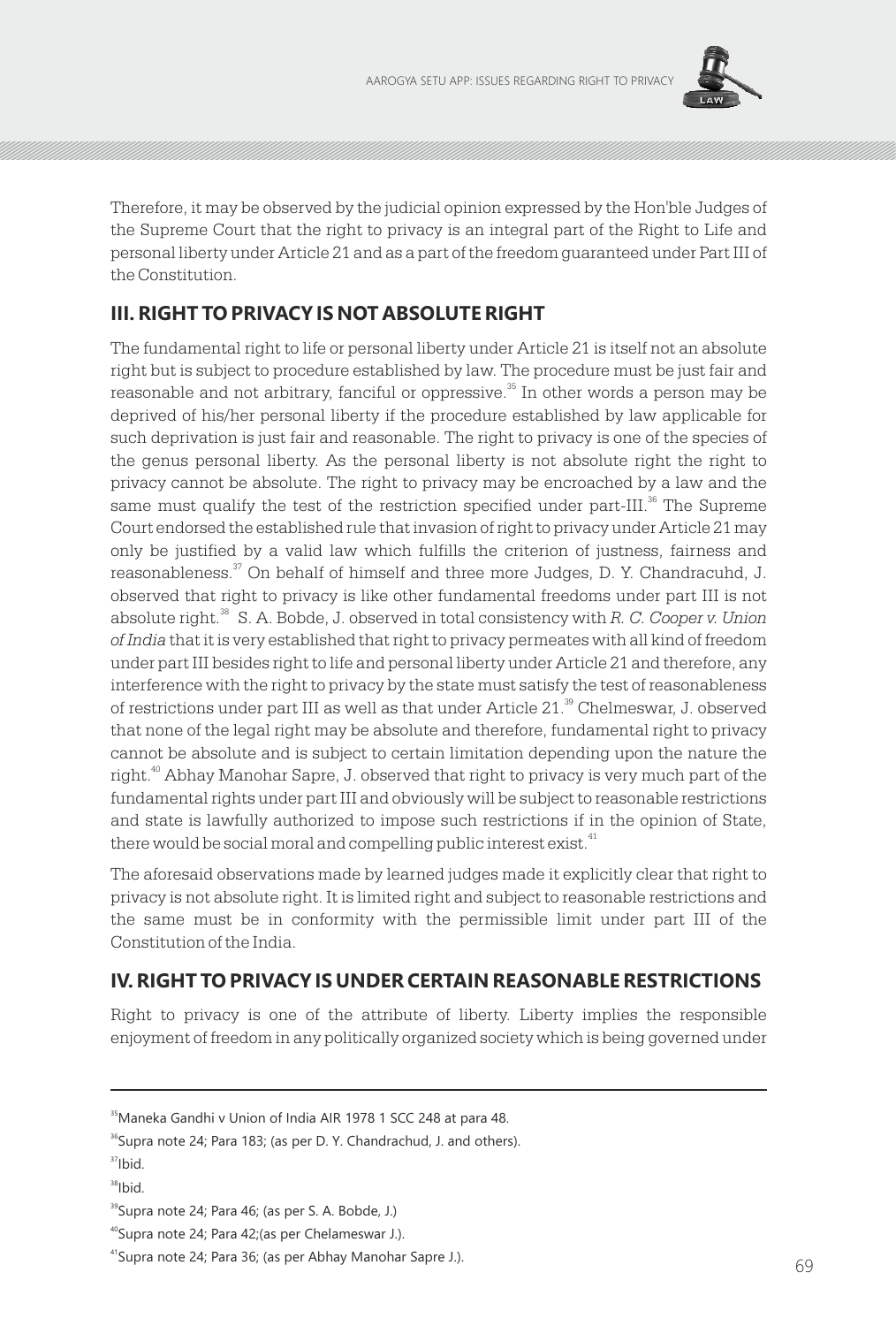rule of law without interfering with the legitimate rights of the others. In any civilized legal system, the liberty or freedom of the people cannot be unrestricted, as unfettered liberty would create a chaos and disorder in the society and the same would not be desirable in the democratic society like India. We the people of India, have our constitutionally protected liberty of thought, expression, belief, faith and worship.  $42$  But the aforesaid liberties are not absolute and are subject to reasonable restrictions.It has been well settled that right to privacy is not absolute right and it may be encroached by the State by a law which may sustain the touchstone of permissible restrictions on fundamental rights. $43$  The permissible restrictions on fundamental rights by a law depriving any person of his/her fundamental right under certain circumstances must satisfy the test of reasonableness. Chelmeswar, J. classified the operation of various kind of reasonableness under part III which may be explained as follows.<sup>44</sup> First kind is of Article 14 type reasonableness and for this restrictions have been expressly provided under Article 19; Second kind is of a just, fair and reasonable basis type which may be termed as substantive due process and restrictions are as per Article 21 and Thirdly, blended variety of reasonableness consisting of just, fair and reasonable standard under Article 21 and "amorphous standard of 'compelling state interest'."<sup>45</sup> There is no definite test to adjudge reasonableness of restrictions and for accomplishing the same the following factors are usually considered by the Court the duration and extent of the restrictions; the circumstances under which and the manner in which, that imposition has been authorized.<sup>46</sup> In view of the aforesaid discussion it may be inferred that right to privacy is an integral part of the fundamental right which has been guaranteed under part III of the Constitution, however it is not absolute right and is subject to reasonable restrictions and the State is authorized to impose reasonable restrictions on the basis of social, moral and compelling public interest in accordance with the provisions established under law. 47

#### **V. PRIVACY POLICY OF AAROGYA SETU APP**

The Central Government has framed a privacy policy for securing personal data of individuals.<sup>48</sup> Such data collected from the users of the Aarogya Setu App are securely stored on a server operated and managed by the Central Government.<sup>49</sup> The demographic data $^{50}$  provided by the users are stored on the aforesaid server and a unique digital id, (hereinafter referred as DID), is generated which are used as a virtual identity of the user and all future informations are uploaded along with the DID of the users. $51$  The users shall have right to access their profile as well as to modify their

 $45$ Ibid.

<sup>&</sup>lt;sup>42</sup>The Constitution of India, 1950: Preamble.

<sup>43</sup>Supra note 36.

<sup>44</sup>Supra note 40at para 43.

<sup>&</sup>lt;sup>46</sup>M.P. JAIN, Indian Constitutional Law982 (Fifth Edn.Wadhawa and Company Nagpur 2003).

<sup>&</sup>lt;sup>47</sup>Supra note 24; Para 35; (as per Abhay Manohar Sapre J.).

<sup>&</sup>lt;sup>48</sup>Supra note 3.

<sup>49</sup>Ibid. Information collected and manner of collection;

<sup>&</sup>lt;sup>50</sup>Supra note 7.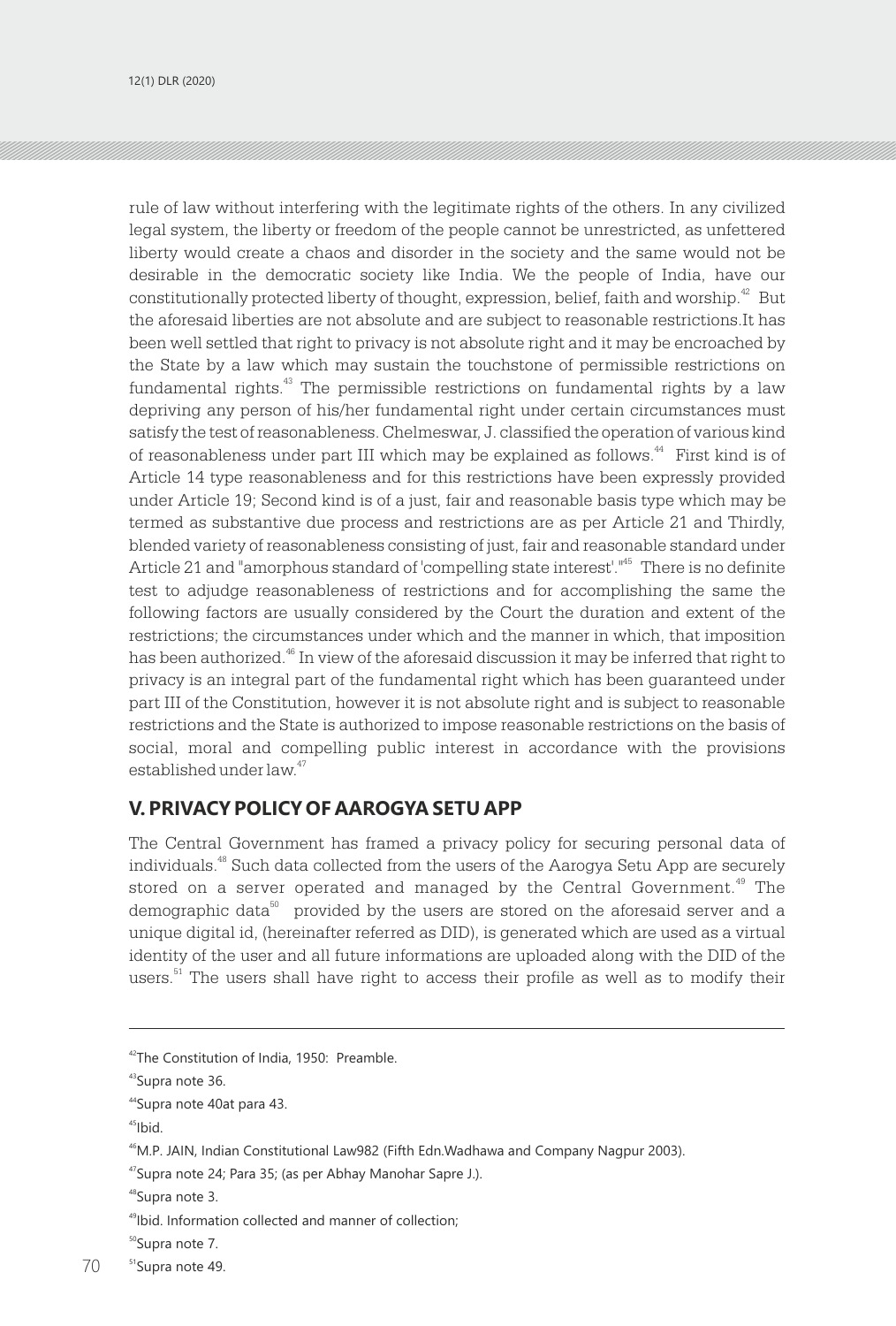

personal informations. $5^{\circ}$  The location data $^{53}$  are also updated on the server, whenever, self-assessment is done by the user and the duration of stay of the user is for 15 minutes at any place.<sup>54</sup> When Bluetooth enabled registered users come in contact with each other, the Aarogya Setu App will exchange their DIDs with their GPS location and time. 55 If any user test positive for Covid -19 or the self-assessment test is either YELLOW or ORANGE, the information will be securely uploaded along with the DID of the users. $56$ The personal data provided by the users will be used by the Government in anonymized form for the purpose of Covid-19 management and the users will be communicated for any medical and administrative interventions if necessary, whether there is existence of disease cluster in any location, likelihood of the users being infected with Covid-19 etc.<sup>57</sup> The App is furnished with excellent security system and personal data is uploaded in encrypted form and would not have any accessibility by the others. $\mathbb{S}^8$  All data will be retained on the mobile device for 30 days and if it is not uploaded on the server, the same will be removed from the App and if it has been uploaded the same will be removed from the server after 45 days but in case the user was tested positive with Covid-19 the same will be removed after 60 days after being cured from disease.<sup>59</sup> Now, we shall examine the issue whether by sharing Response data  $\infty$  to the server of the Central Government, there would be any violation of right to privacy.

### **VI. INVASION OF RIGHT TO PRIVACY: TRIPLE TEST**

As it has been established that right to privacy is not absolute right and the same may be invaded by the State under certain circumstances after testing under triple test as laid down by the Supreme Court. In right to privacy case, on behalf of himself and three more Judges, D. Y. Chandracuhd, J. observed that the right to life or personal liberty may be invaded by fulfilling three requirements. Firstly, 'legality' which implies there must be existence of valid law; Secondly, 'need' of such law in order to fulfill the legitimate state aim; and thirdly, 'proportionality' for ensuring reasonable nexus between the object which is required to be achieved and the means for achieving the same.  $61^{\circ}$  We shall test the privacy policy of the Aarogya Setu App under triple test criteria.

#### **(A) The Existence of Law**

There shall be existence of valid law for invading right to privacy. The COVID-19 pandemic is a disaster means a catastrophe or calamity or grave occurrence in India

 $52$ Ibid.

<sup>54</sup>Supra note 49.

```
55Ibid.
```
 $56$ Ibid.

```
<sup>57</sup>Use of Information; Ibid.
```
- $58$ Ibid.
- <sup>59</sup>Ibid.

 $^{60}$ The "Response Data" is collection of Demographic data, Contact data, Self-Assessment data and Location data of the Aarogya Setu Mobile App users.

<sup>53</sup>Supra note 10.

 $<sup>61</sup>$ Supra Note 24; para 180 (as per D. Y. Chandrachud, J. and others).</sup>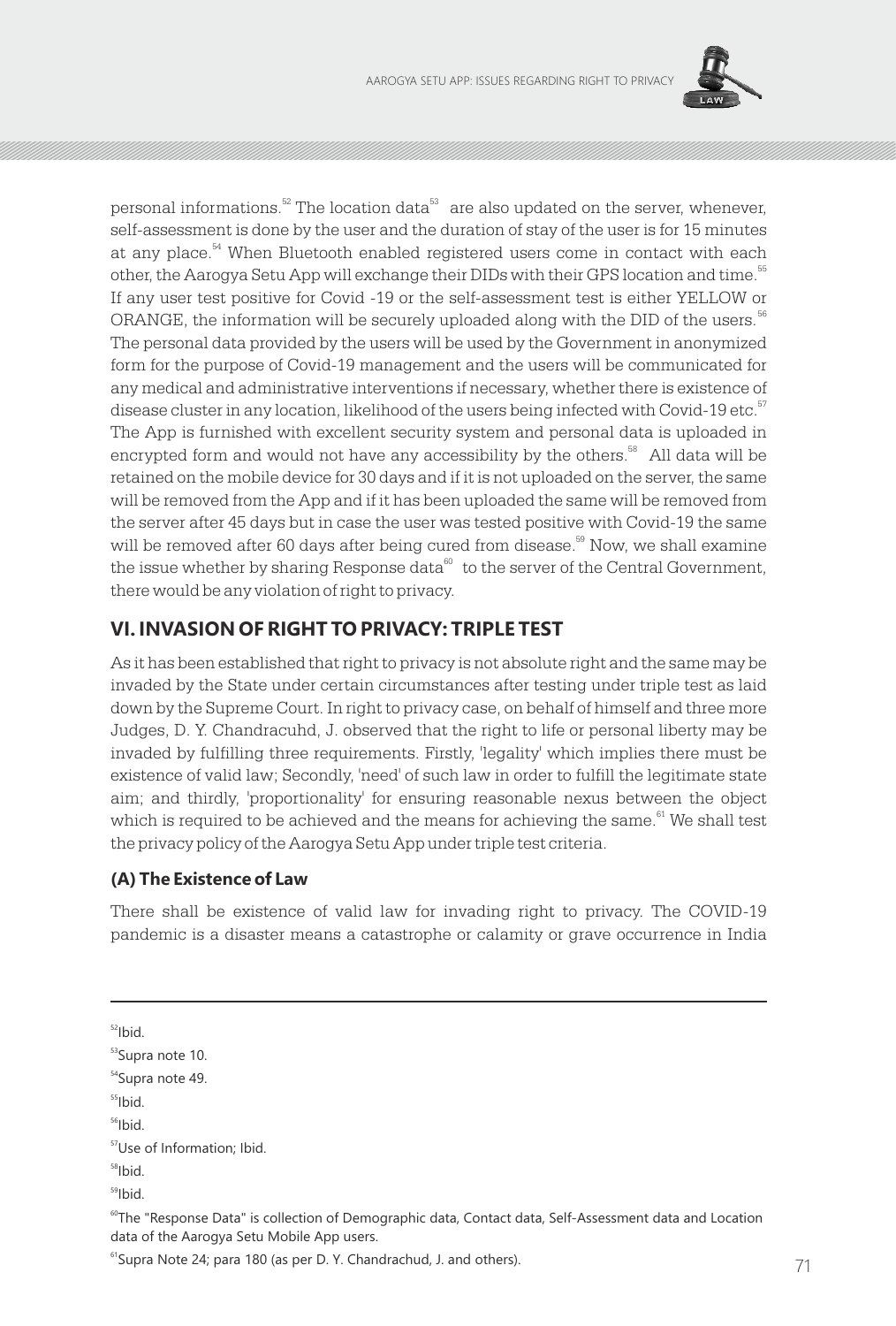arising from natural or man-made $^{62}$  and substantially affected human life and caused human suffering physically, psychologically, socially and economically and is of such a nature or magnitude as to be beyond the coping capacity $^\text{\tiny{63}}$  of the Indian community. There is a valid law to deal with such a disaster, enacted by the Parliament named as the Disaster Management Act,  $2005$ ,  $64$  (hereinafter will be referred as DM Act,  $2005$ ). This Act empowers the National Authority<sup>65</sup> to lay down the policies, plans andguidelines for managing with COVID-19 pandemic like disaster.<sup>66</sup> The Central Government shall constitute a National Executive Committee $\degree$  to assist the National Authority. $\degree$  The National Executive Committee would be responsible for implementing the policies and plans of the National Authority and ensure that the directions issued by the Central Government for managing the COVID-19 like disaster are being complied withinthe country.<sup>69</sup> The National Executive Committee has in exercise of her power under the DM Act, 2005 and for the purpose of COVID-19 pandemic management in the country provided a useful technological solution in the form of the Aarogya Setu Mobile Application.<sup>70</sup> The Central Government by Orders<sup>71</sup> constituted Empowered Groups under the DM Act, 2005 for identification of problem areas regarding COVID-19 pandemic and to suggest working solutions therefor. The National Executive Committee for managing the COVID-19 pandemic under the Act of 2005 has created a Technology and Data Management Empowered Group.<sup> $\frac{72}{2}$ </sup> The aforesaid empowered group issued several directions regarding collection, protection and systematic utilization of "response data"<sup>73</sup> for mitigating and redressing Covid-19 pandemic by Aarogya Setu Mobile Application.<sup>74</sup> The Central Government is empowered under the Epidemic Diseases Act,  $1897^{\text{\tiny{\textup{T}}}}$  to prevent the outbreak of epidemic disease or the spread thereof

 $68$ Ibid.

- $71$ Ibid.
- $10^{27}$

 $62$ Covid-19 pandemic may be man-made as investigation is under process. Chinese are suspects.

 $63$ Covid-19 pandemic is beyond the coping capacity as there is neither any medicine nor any vaccine against this Novel Corona virus.

<sup>64</sup>Act No. 53 of 2005.

<sup>&</sup>lt;sup>65</sup>National authority means National Disaster Management Authority established under Section 3 of the Disaster Management Act, 2005 consisting of the Prime Minister of India, who shall be Chairperson, ex officio and other members not exceeding nine.

<sup>&</sup>lt;sup>66</sup>Under Sub- Clause 2 of Section 6 of the Disaster management Act, 2005, the National Authority may lay down policies, approve the National plan, laydown guidelines to be followed by the State Authorities and take such measures as would be necessary for the prevention and mitigation of Covid-19 pandemic.

<sup>&</sup>lt;sup>67</sup>Under Section 8 of the Disaster Management Act, 2005, the Central Government shall constitute a National Executive Committee consisting of the Secretary to the Government of India who shall be Chairperson, ex-officio; the Secretaries to the various Ministries or Departments like agriculture, energy, drinking water supply, environment and forest, finance (expenditure), health, power, rural development, science and technology, telecommunication etc. for assisting National Authority.

<sup>&</sup>lt;sup>69</sup>The Disaster Management Act, 2005 (Act No. 53 of 2005) s. 10.

<sup>&</sup>lt;sup>70</sup>Vide Orders No. 40-3/2020-DM-1(A) dated 29.03.2020 and 01.05.2020.

<sup>&</sup>lt;sup>73</sup>Supra note 60.

<sup>&</sup>lt;sup>74</sup>Supra note 70.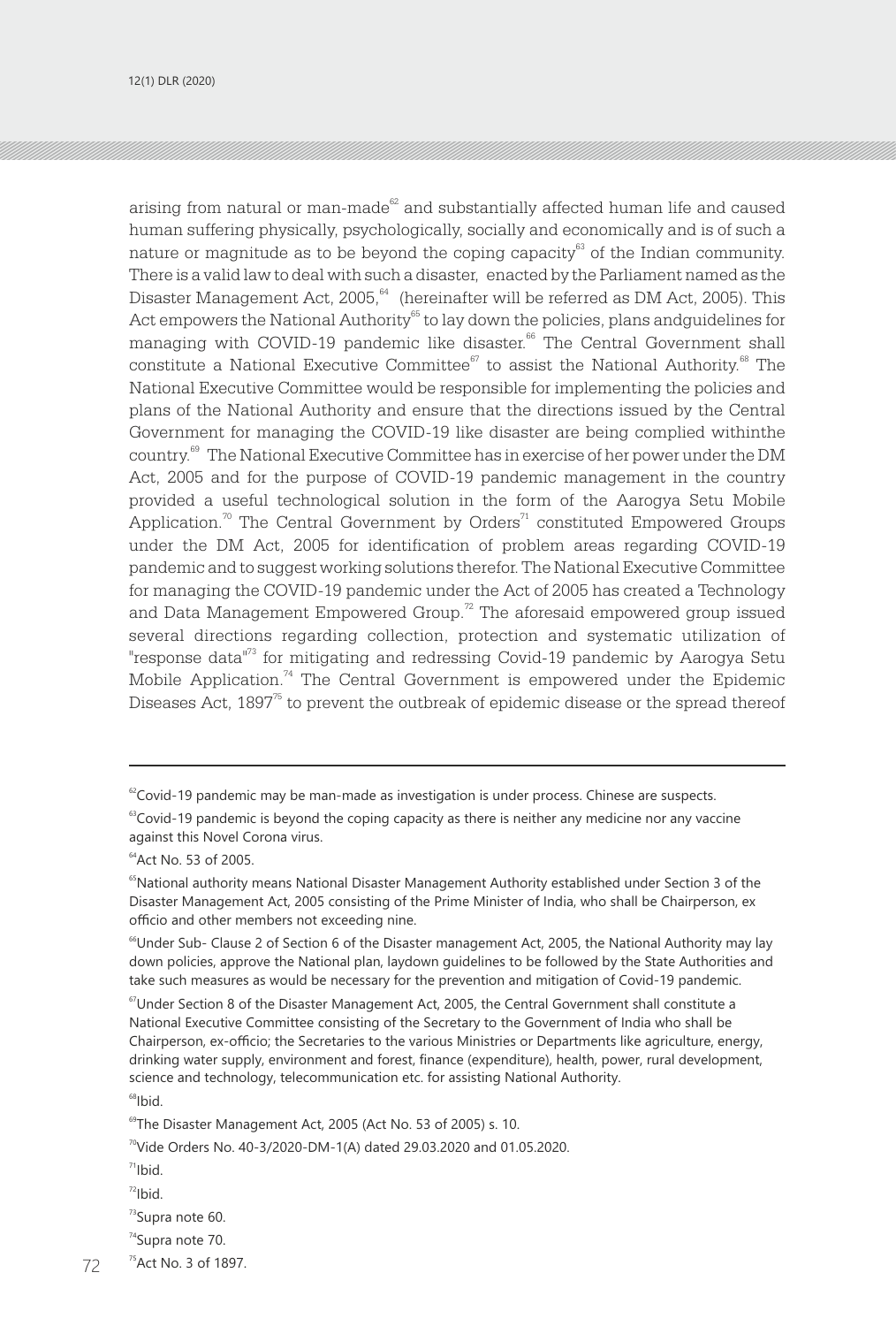

and may take special measures.<sup>76</sup> The DM Act, 2005 has been enacted with an objective to tackle the COVID-19 like disaster in effective manner. The Aarogya Setu Mobile Application fulfilled all the requirement of the DM Act, 2005. Therefore, the privacy policy of the Aarogya Setu qualifies the first test that it is backed by the valid law.

#### **(B) Need of such Law on the basis of the Legitimate State's aim**

The second test is the need of such law on the basis of the legitimate aim of the State. The legitimate aim of the of the State is to protect the life and health of the people against the COVID-19 pandemic and for that purpose the DM Act, 2005 enables the State to provide technological solution in the form of Aarogya Setu mobile application againstsuch pandemic. The nature and content of the DM Act, 2005, which enables the Central Government to collect response data<sup>77</sup> through Aarogya Setu App, is in consonance with the provisions of Article 14 of the Constitution of India and within the ambit and extent of the required reasonableness. One of the requirements of the legitimate State aim is that the law through which the privacy has to be invaded should not suffer from apparent arbitrariness $n^8$  and the DM Act, 2005 fulfill such requirement. In order to manage COVID-19 there will be requirement of continuous process of planning and implementation of effective measures like prevention, mitigation or reduction of risk, capacity building, preparedness to deal, prompt response to deal with, assessment of the magnitude and rehabilitation of the affected people with COVID-19 disaster.<sup>79</sup> The Aarogya Setu mobile application is efficient mechanism for managing the COVID-19 pandemic by tracing of infected persons and for taking timely medicalintervention and other effective measures for mitigating its spread.The COVID-19 pandemic has potential to cause loss of human life,<sup>80</sup> socio-economic sufferings, $81$  and social sufferings. $^{\text{az}}$  The State has its legitimate aim to take effective measures against such sufferings.

#### **(C) Proportionality Test**

The third test is proportionality test which is insurance against arbitrary action of the State and it ensures that the nature and quality of the curtailment of right to privacy is not disproportionate to the purpose of the DM Act, 2005.<sup>83</sup> In *Elloy de Freitas v. Permanent Secretary of Ministry of Agriculture, Fisheris, Lands and Housing*,<sup>84</sup> the Privy Council held that in order to test the proportionality of any law for abridgement of fundamental

83Supra note 61.

 $<sup>76</sup>$ Ibid. S. 2A.</sup>

 $\mathrm{^{77}S}$ upra note 60.

<sup>78</sup>Supra note 61.

<sup>&</sup>lt;sup>79</sup>The Disaster Management Act, 2005 (Act No. 53 of 2005), s. 2.

<sup>&</sup>lt;sup>80</sup>Many people have been died in India due to COVID-19 pandemic. This is great loss of human resources of the Country. It is prime duty of the State to save precious life.

<sup>&</sup>lt;sup>81</sup>Due to lock down many people have been unemployed or jobless which causes socio-economic sufferings.

<sup>&</sup>lt;sup>82</sup>COVID-19 pandemic caused sufferance of the people against socialization as it prevents social gatherings etc.

<sup>84[1999] 1</sup> AC 69.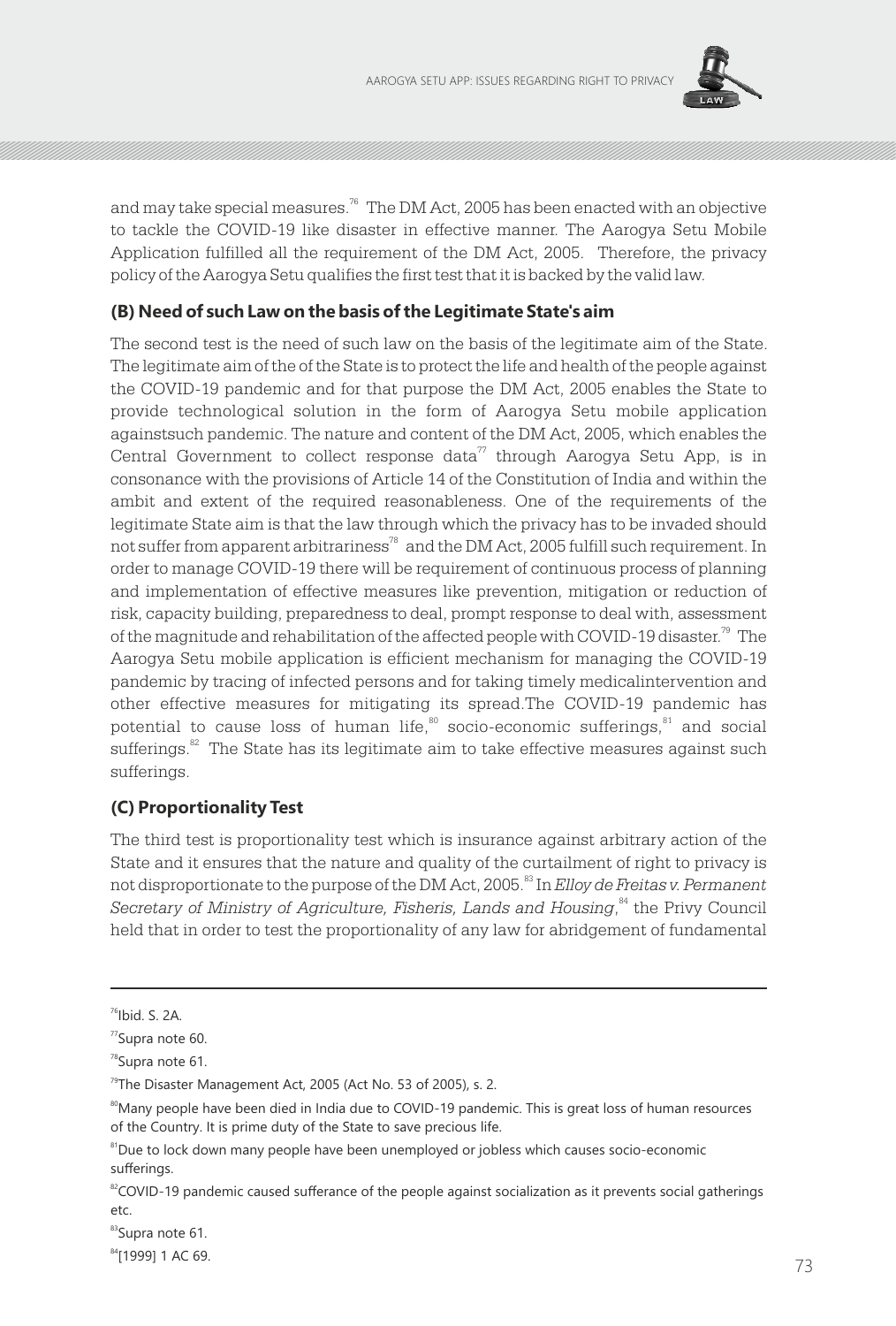rights, the following important points to be considered: (i) the objective of the law should have ample justification for curtailing fundamental rights; (ii) there must be rational nexus with objective of the law and the law itself and (iii) the means to infringe the right or freedom should not be more than necessary to achieve the objective of the law.<sup>85</sup> The 'compelling state interest' accompanied with 'narrow tailoring'<sup>66</sup> is another criteria for determining the proportionality test. It was observed by the Supreme Court: *"When the compelling State interest standard is to be employed must depend upon the context of concrete cases.*" The strictest scrutiny should be the quiding standard for compelling State interest criteria regarding proportionality of Law.<sup>88</sup> The extent of proportionality is also important considerable factor. The Supreme Court observed that the extent of interference by law must be proportionate to the need for such interference and which should be backed up by the procedural guarantees against the abuse of such interference.<sup>89</sup> The proportionality test of the DM Act, 2005 has to be carried under the aforesaid criteria. The Objective of the DM Act, 2005 to manage COVID-19 pandemic like disaster and the curtailment of right to privacy by collecting response data collected from the Aarogya Setu mobile application users may be amply justified by the fact that the purpose of such collection is to save the life and protection of the health of the people of India. There is rational nexus with objective of law i.e. effective management of COVID-19 like disasters and the provisions of the DM Act, 2005. The means to infringe right to privacy by collection of response data of the Aarogya Setu users are not more than necessary to achieve the objective of law. As far as test regarding narrow tailoring of the DM Act, 2005 is concerned; it is being clarified by the privacy policy<sup>90</sup> of the Central Government is committed to protect the personal data collected from the users of the Aarogya Setu App and would be purged from the server after certain specified days. There are compelling State interest to protect the life and health of the people of India which justifies the curtailment of right to privacy. Therefore, from the aforesaid discussion it may be established that laws relating to the Aarogya Setu App qualifies the proportionality test.

<sup>85</sup>Ibid.

87Supra note 24; para no. 45; (as per Chelameswar, J.).

<sup>86&</sup>quot;The 'narrow tailoring' means that law must be narrowly framed to achieve the objective" cited from Supra note 24; para no. 45; (as per Chelameswar, J.).

<sup>&</sup>lt;sup>88</sup>Ibid.

<sup>&</sup>lt;sup>89</sup>Supra note 24; para no. 71; (as per Sanjay Kishan Kaul, J.).

<sup>&</sup>lt;sup>90</sup>Supra note 3; Aarogya Setu Privacy Policy.